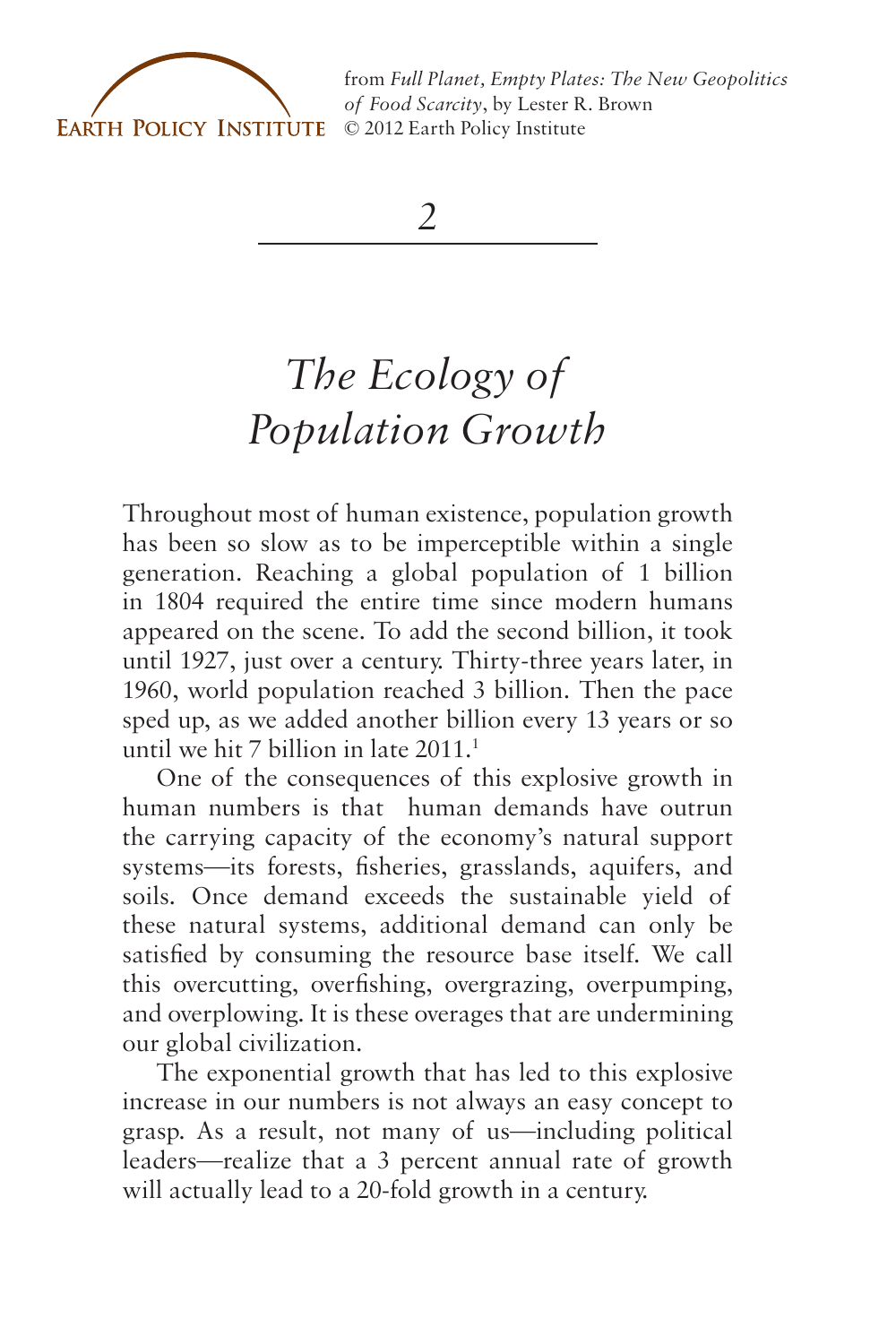The French use a riddle to teach exponential growth to schoolchildren. A lily pond, so the riddle goes, contains a single leaf. Each day the number of leaves doubles—two leaves the second day, four the third, eight the fourth, and so on. Question: "If the pond is full on the thirtieth day, at what point is it half full?" Answer: "On the twenty-ninth day." Our global lily pond may already be in the thirtieth day.2

The most recent U.N. demographic projections show world population growing to 9.3 billion by 2050, an addition of 2.3 billion people. Most people think these demographic projections, like most of those made over the last half-century, will in fact materialize. But this is unlikely, given the difficulties in expanding the food supply, such as those posed by spreading water shortages and global warming. We are fast outgrowing the earth's capacity to sustain our increasing numbers.3

World population growth has slowed from the peak of 2.1 percent in 1967 to 1.1 percent in 2011. What is not clear is whether population growth will slow further because we accelerate the shift to smaller families or because we fail to do so and eventually death rates begin to rise. We know what needs to be done. Millions of women in the world want to plan their families but lack access to reproductive health and family planning services. Filling this gap would not only take us a long way toward stabilizing world population, it would also improve the health and wellbeing of women and their families.<sup>4</sup>

Population projections are based on numerous demographic assumptions, including, among others, fertility levels, age distribution, and life expectancy. They sometimes create the illusion that the world can support these huge increases. But demographers rarely ask such questions as, Will there be enough water to grow food for 2.3 billion more people? Will population growth continue

without interruption in the face of crop-shrinking heat waves?<sup>5</sup>

As human numbers multiply, we need more and more irrigation water. As a result, half of the world's people now live in countries that are depleting their aquifers by overpumping. Overpumping is by definition a short-term phenomenon.<sup>6</sup>

The situation is similar with fishing, as world population growth has increased demand for seafood. A fishing fleet can continue expanding the fish catch until it exceeds the reproductive capacity of a fishery. When this happens, the fishery begins to shrink and eventually collapses. A startling 80 percent of oceanic fisheries are being fished at or beyond their sustainable yield.7

When oceanic fisheries collapse, we turn to fish farming. Doing this, however, takes land and water, since these fish must be fed, most often with some combination of corn and soybean meal. Thus, collapsing fisheries put additional pressure on the earth's land and water resources.8

As human populations grow, so typically do livestock populations, particularly in those parts of the world where herding cattle, sheep, and goats is a way of life. This is most evident in Africa, where the explosion in human numbers from 294 million in 1961 to just over 1 billion in 2010 was accompanied by growth in the livestock population from 352 million to 894 million.9

With livestock numbers growing beyond the sustainable yield of grasslands, these ecosystems are deteriorating. The loss of vegetation leaves the land vulnerable to soil erosion. At some point, the grassland turns to desert, depriving local people of their livelihood and food supply, as is now happening in parts of Africa, the Middle East, central Asia, and northern China.10

Growing populations also increase the demand for firewood, lumber, and paper. The result is that demand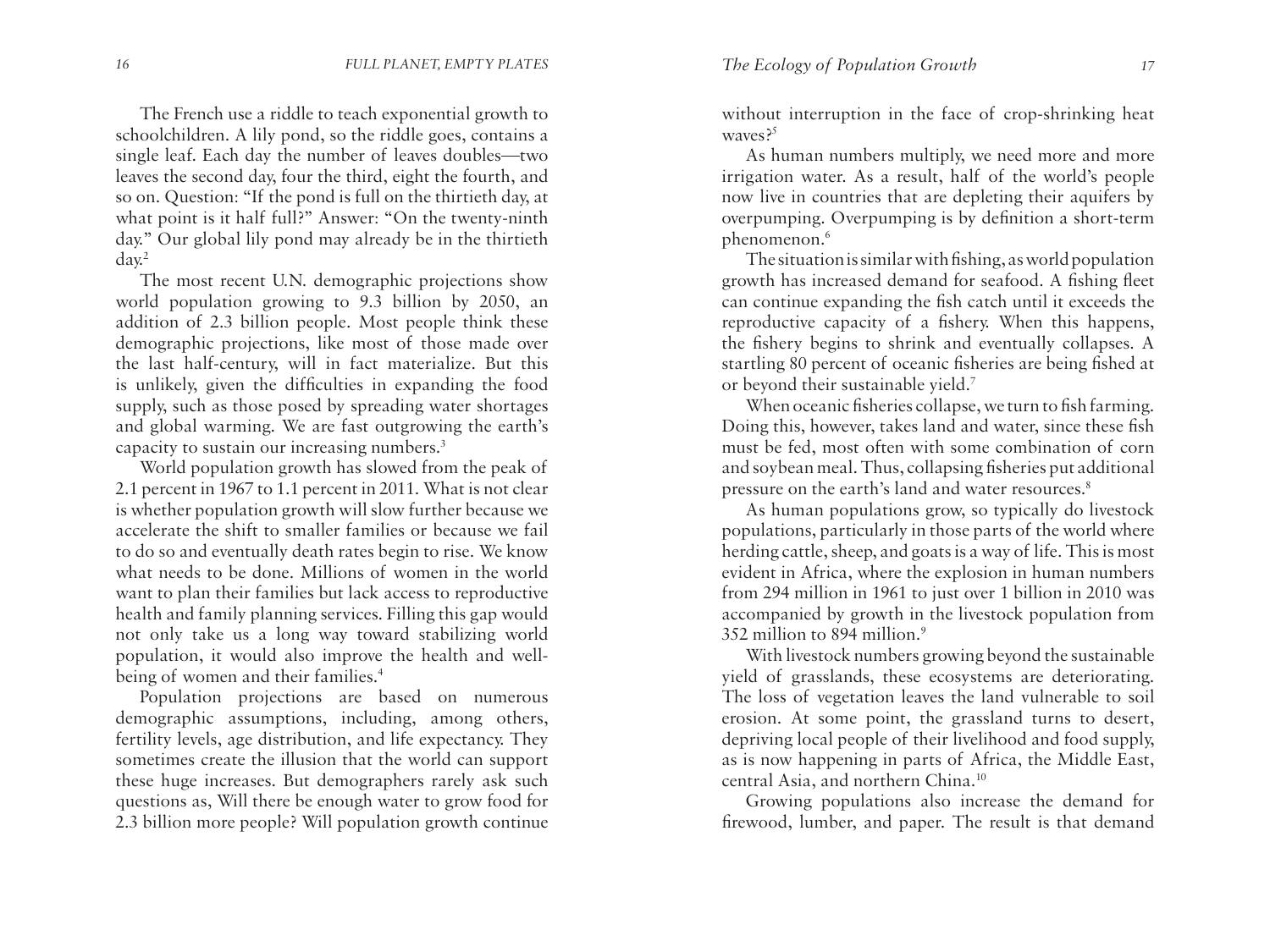for wood is exceeding the regenerative capacity of forests. The world's forests, which have been shrinking for several decades, are currently losing a net 5.6 million hectares per year. In the absence of a more responsible population policy, forested area will continue to shrink. Some countries—Mauritania is one example—have lost nearly all their forest and are now essentially treeless. Without trees to protect the soil and to reduce runoff, the entire ecosystem suffers, making it more difficult to produce enough food.<sup>11</sup>

Continuous population growth eventually leads to overplowing—the breaking of ground that is highly erodible and should not be plowed at all. We are seeing this in Africa, the Middle East, and much of Asia. Plowing marginal land leads to soil erosion and eventually to cropland abandonment. Land that would otherwise sustain grass and trees is lost as it is converted into cropland and then turns into wasteland.

In summary, we have ignored the earth's environmental stop signs. Faced with falling water tables, not a single country has mobilized to reduce water use so that it would not exceed the sustainable yield of an aquifer. Unless we can stop willfully ignoring the threats and wake up to the risks we are taking, we will join the earlier civilizations that failed to reverse the environmental trends that undermined their food economies.

The good news is that 44 countries, including nearly all those in both Western and Eastern Europe, have reached population stability as a result of gradual fertility decline over the last several generations. Their populations total 970 million people, roughly one seventh of humanity.12

Two other geographic regions are now moving rapidly toward population stability. East Asia, including Japan, North and South Korea, China, and Taiwan, a region of over 1.5 billion people, is very close to stabilizing its

population. Japan's population is already declining. The populations of the two Koreas and Taiwan are still growing, but slowly. China's population of 1.35 billion is projected to peak in 2026 at 1.4 billion and then start shrinking. By 2045 its population will likely be smaller than it is today.<sup>13</sup>

In Latin America, a combination of poverty reduction and broad access to family planning services is slowing population growth. Its population of just over 600 million in 2012 is projected to reach 751 million by 2050. Brazil, by far the largest country in the region, is projected to expand from 198 million in 2012 to 223 million in 2050, a growth of only 12 percent over nearly four decades.14

The bad news in our demographic future is that virtually all of the population growth will be in developing countries, the areas least able to support them. The two regions where most future population growth will occur are the Indian subcontinent and sub-Saharan Africa. The Indian subcontinent, principally India, Pakistan, and Bangladesh, which now has nearly 1.6 billion people, is projected to reach almost 2.2 billion by 2050. Africa south of the Sahara, with 899 million people today, also is projected to hit 2.2 billion by 2050. The big challenge for the world today is to help countries in these two regions accelerate the shift to smaller families, both by eradicating poverty and by ensuring that all women have access to reproductive health care and family planning services, thus avoiding stressful growth in population.<sup>15</sup>

The contrast between countries that have essentially stabilized their populations and those where large families are still the rule could not be greater. On one end of the spectrum are Germany with 82 million people, Russia with 143 million, and Japan with 126 million. Populations in all three are projected to shrink by roughly one tenth by 2050. With elderly populations and low birth rates, deaths now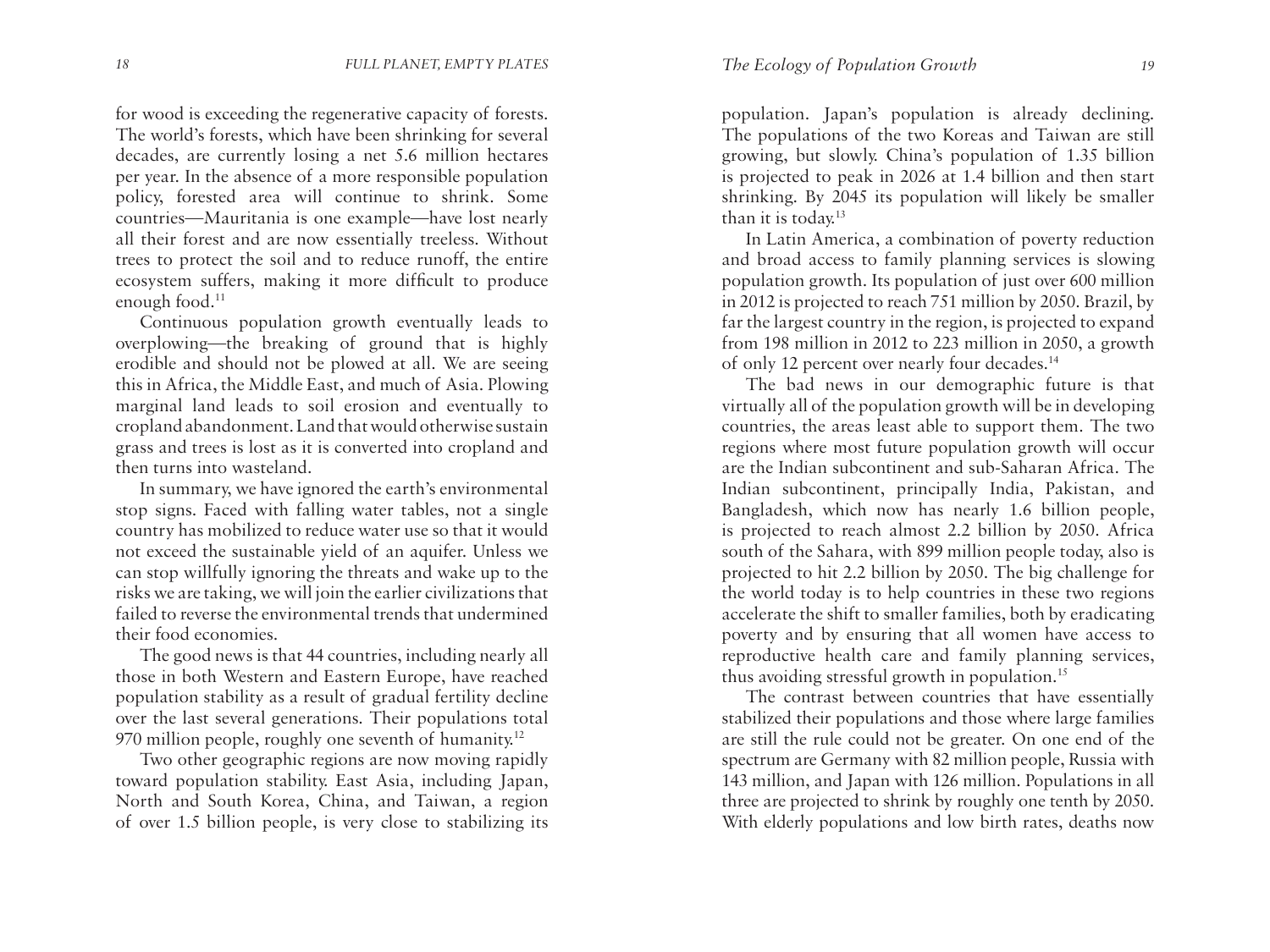exceed births in each of these countries. Meanwhile, Nigeria, Ethiopia, and Pakistan are anticipating massive growth. Nigeria, geographically not much larger than Texas, now has 167 million people and is projected to have 390 million by 2050. In Ethiopia, one of the world's hungriest countries, the current population of 87 million is expected to reach 145 million by 2050. And Pakistan, with 180 million people living on the equivalent of 8 percent of the U.S. land area, is projected to reach 275 million by 2050—nearly as many people as in the United States today.16

The "demographic transition" helps us understand what happens to population growth in individual countries as they develop. In 1945, Princeton demographer Frank Notestein outlined a three-stage demographic model to illustrate the dynamics of population growth as societies modernized. He pointed out that in pre-modern societies, where both births and deaths are high, there is little or no population growth. In stage two, as living standards rise and health care improves, death rates begin to decline. With birth rates remaining high while death rates are declining, population growth accelerates, typically reaching close to 3 percent a year. As living standards continue to improve, and particularly as women are educated, the birth rate also begins to decline. Eventually the birth rate drops to the level of the death rate. This is stage three of the demographic transition, where births and deaths are in balance and population is again stable.<sup>17</sup>

Most countries have made it at least as far as stage two, while many industrialized countries have long since reached stage three. Sadly, many countries have not been able to lower their birth rates to make it into stage three. Stage two becomes a demographic trap for them. Their populations are growing continuously at 3 percent a year—a rate that, as mentioned earlier, leads to a 20-fold increase in a century. For example, if the 2012 population

of Tanzania, one of Africa's larger countries, of nearly 48 million continued to grow at 3 percent a year, the country would have 916 million people within a hundred years. Iraq's population of 34 million, also expanding at 3 percent a year, would reach 648 million a century hence.<sup>18</sup>

Governments in countries that have experienced such rapid population growth for two generations are showing signs of demographic fatigue. Worn down by the struggle to build schools and provide jobs for an ever-expanding population, they are facing political stresses on every hand.

Countries that fail to shift to smaller families risk being overwhelmed by land and water shortages, disease, civil conflict, and other adverse effects of prolonged rapid population growth. We call them failing states—countries where governments can no longer provide personal security, food security, or basic social services such as education and health care. Governments lose their legitimacy and often their authority to govern. Countries in this situation include Yemen, Ethiopia, Somalia, the Democratic Republic of the Congo, and Afghanistan. Among the more populous failing states are Pakistan and Nigeria.19

Based on a Fund for Peace list published each year in *Foreign Policy* magazine, the top 20 failing states, almost without exception, have high levels of fertility. In Afghanistan and Somalia, for example, women have on average six children. These countries demonstrate how population growth and state disintegration can reinforce each other.20

The countries that have made it into stage three, with lower fertility and fewer children, benefit from higher rates of savings. They are reaping what economic demographers call the "demographic bonus." When a country shifts quickly to smaller families, the number of young dependents—those who need nurturing and